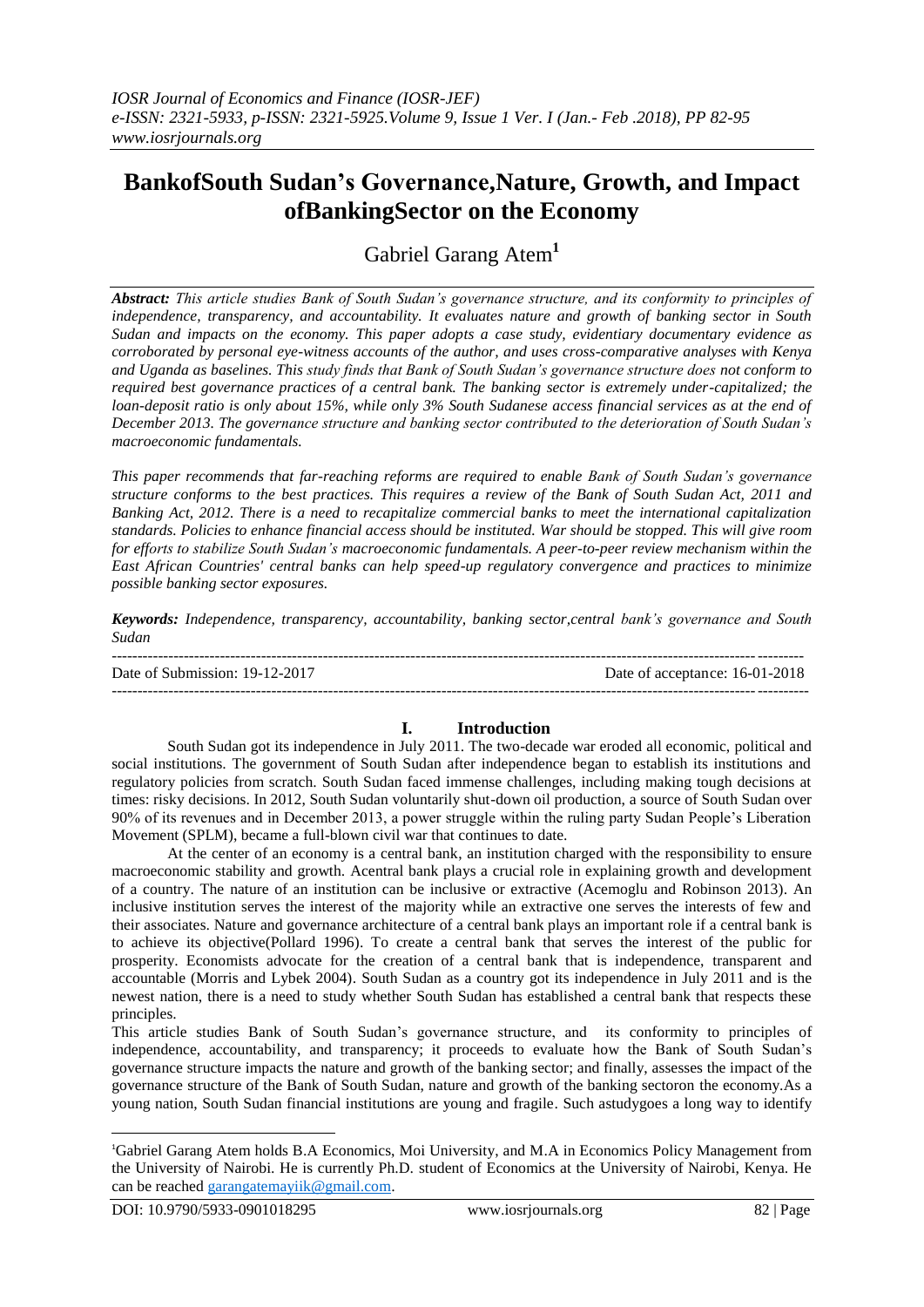institutional and policy gaps that should be filled to spur growth;suggests corrective policy actions; provides useful lessons for policy-makers; and,helps economic agents in forwarding-looking economic decisions.

This study adopts a case-study approach, evidentiary documentary evidence as corroborated by personal eye-witness accounts of the author; and uses cross-comparative analyseswith Kenya and Uganda as baselines for this study. Uganda and Kenya are chosen because they are interconnected to South Sudan through trade and financial services. Due to lack of data and deterioration of South Sudan's currency after 2013, the analysis is doneup-to 2013 for easy comparison. The remaining part of this paper is structured as follows: Part II provides brief literature review on Central Bank's governance architecture; Part III analyzes South Sudan's banking sector's governancestructure; Part IV looks at the nature and growth of banking sector in South Sudan; Part V provides evidence of an extractive behavior in South Sudan banking sector; Part VI looks at impacts of an extractive banking sector on South Sudan's economy while Part VII concludes.

#### **II. Brief Literature Review on Central Bank's Governance Architecture**

Central Bank's governance structure is based on three governance pillars: independence, accountability, and transparency(Amtenbrink 2004). Due to complexities and importance of a central bank role, there is a growing consensus that a central bank should be independent to run its affairs with little influence from the executive and other agencies of the government.

There are many justifications provided for an independent central bank. First, political interference forces a central bank not to prioritize its primary policy objectives. Second, fiscal policy dominance steers away central bank from its targets(Neil and Wallace 1981).Third, when an institution is not well regulated, it can be captured by interest groups to pursue a predatory interest (Stigler 1971), and fourthly, an independent central bank insulates monetary policy from improper manipulation or pursuit of a short-term benefit of elected political leaders. For these reasons, amongst others, provide justifications why both in theory and practice, many calls for a central bank governance structure underpinned by the above principles. This section, attempt to demonstrate whether Bank of South Sudan governance structure conforms to these principles.

Those opposed to central bank structured in accordance with these principles provide many counterarguments. First, they argue that an independent central bank places the monetary policy in the hands of the few un-elected officials of a central bank. Second, that it is difficult to separate fiscal and monetary policies. Third, a central bank's independence causes the unbalanced working relationshipbetween fiscal and monetary policy; andfinally, it might cause institutional rigidities(Taylor 2002).

Despite these divergent views, prioritizing competing objectives of a central bank is very critical given that any wrong decision, might impact across regimes or generations. As much as there is an inherent weakness in an independent central bank, lack of it is not a substitute. Balancing independence and coordination between fiscal and monetary policy is more appropriate for a successful economic management.

Central bank independence takes varied forms. An independent central bank sets its policy goal. For instance, targeted inflation. It selects financial instruments to pursue its targeted monetary policy objective. Designs its operational processes; and, finally, have autonomy on its finances or operations (Central Bank of Nigeria 2012) with little influence from other agencies of the government. In the last 30 years, countries which adopted an independent central bank policy delivered macroeconomic stability and to some extent, outperformed non-independent central banks by achieving low inflation rate(Lastra 2010; Abor et al. 2010).

Transparency refers to openness in an environment in which central bank's objectives operate. Policy decisions, rationale, data and information that relate to amonetary policy and operational processes should be made available to the public in a comprehensive, accessible and timely manner. Transparency enables the public to understand, evaluate and pass judgment on a central bank's performance. Policy-makers operating in the light of a day cannot do some of the things they can do in the dark of secrecy (Fischer, 2001).

Accountability ensures that transparent oversight mechanismsarecreated to account for monetary policy formulation and its implementation. In Europe, the Maastricht Treaty made a central bank's independence a prerequisite to joining the European Monetary Union. Current integration process in the East Africa Community (EAC) should be cognizant of this fact and efforts should be made for governance and regulatory governance for the banking sector's regulation in the EAC(Adam, Data, and Haas 2016).

## **III. Bank of South Sudan: Governance's Experiences 2**

In practice and theory, most central bank's governance should conform to these three pillars of governance: independence, accountability, and transparency(CBN 2012). Whether or not South Sudan is an exception to this best practice is a theme of this section. Like many other central banks, the highest decisionmaking body of the Bank of South Sudan (BSS) is the board(South Sudan 2011). However, in South Sudan and

**.** 

<sup>&</sup>lt;sup>2</sup>Evidence from this section is obtained from review of central banks' acts in Kenya, South Sudan and Uganda (Kenya 2015; South Sudan 2011; Uganda 2000).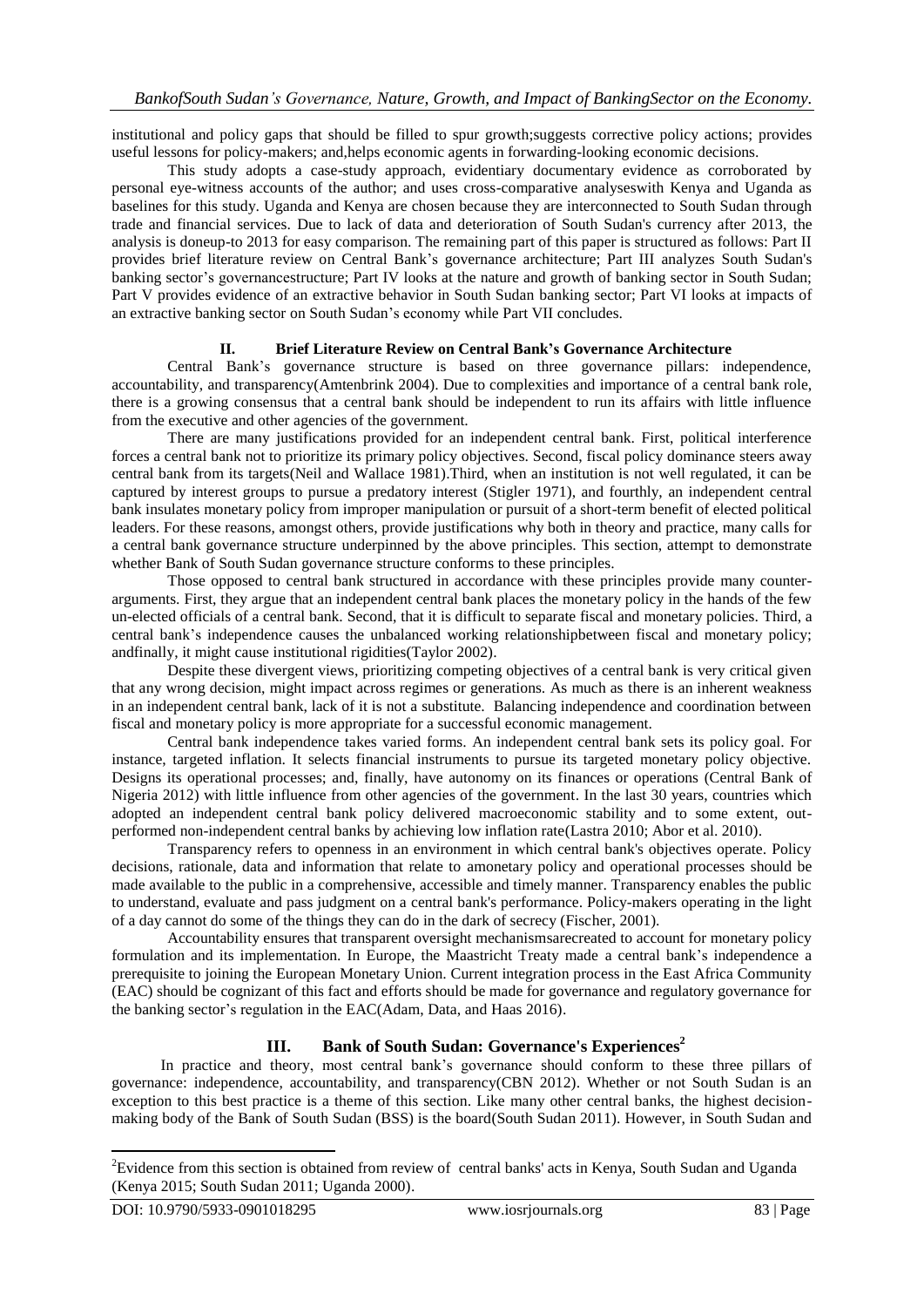Uganda, the boards are chaired by governors (South Sudan 2011; Uganda 2000)while in Kenya by a chairman other than a governor(Kenya 2015).

This difference, though small but at the heart of financial sector regulation and functioning. A central bank management plays some fundamental roles such as policy formulation, oversight function, and execution of the bank's mandate. Governance structures might differ between central banks, but most features and roles mostly remain the same. The board in Kenya is in charge of policy formulation and oversight role over the executive management of the bank. In a nutshell, board and executive management of the bank are separated.

The practice in South Sudan and Uganda places the governor in-charge of the board and the executive management of the bank. But since the board is chaired by the governor, there is a little separation of oversight from executive management as the case in Kenya. Thegovernance structure like the one in Kenya creates a robust accountability mechanism within a centralbank. The board provides oversight and strategic direction to the executive management of the bank while executive does policy formulation and execution of a central bank's policies and mandates.

In a structure where the governor is in charge of the board, chairs Monetary Policy Committee, and runs the executive operation of a central bank as the practice in South Sudan and Uganda, accountability mechanism is weak. As fiscal policy managers regularly interact with the governor, an independent board is better placed to protect monetary policy from fiscal policy dominance. In this regard, a board chaired by an independent person from the governor might be more appropriate as the case in Kenya. Under the Central Bank of Kenya governance structure, the board is made up of independent, competent and representatives of various interest groups of the economy which inhibits political leaning interests to control the monetary policy. The board members are appointed by the President with Minister's for finance recommendation in accordance with interest groups like academic, private sector and women as defined by the Central Bank of Kenya Act. Appointing board's members after competitive process might add value in terms of competency to the diversity of interests in the Act.

The Presidents appoint governors in Uganda and South Sudan while the Minister in-charge of Finance appoints non-executive board members in Uganda; in South Sudan, they are appointed by the President on recommendation of Minister in-charge of Finance. This approach in Uganda and South Sudan have some limitations. First, the powers to recommend on theappointmentcan easily translate into a dominance of fiscal policy over monetary policy. Second, in the absence of a competitive recruitment process, it is natural to speculate about possible lack of competencies by those are recruited to the board. Hand-pick officers, wellconnected to a political class, might not adequately represent critical sectors of the economy like the private sector, civil societies, academics, and think tanks views.

In essence, the governance structure of the bank and its recruitment process are vital to insulate monetary policy from fiscal policy's dominance and political interferences. Governance structure notwithstanding, recruitment, compensation, and termination procedures for central bank's employees and management influence their behavior, thus, these are crucial ingredients to consider for a well-managed central bank. Competitive recruitment process provides an opportunity for a country to get interests from her best talents, it reduces arbitrariness of an appointing authority and creates confidence in the governor and the bank.

In Kenya, Monetary Policy Committee (MPC) is responsible for monetary policy formulation. In South Sudan, policy formulation is amandate of a board chaired by the governor. In contrast, in Kenya, MPC is under the leadership of a governor who recruits independent experts to support monetary policy formulation. The board, chaired by an independent board memberprovides an oversight by approving policies formulated by the MPC.No institution can provide an oversight to itself. An independent board of practice in Kenya today might be appropriate for adoption in Uganda and South Sudan. This might insulate monetary policy from fiscal policy's dominance and political interferences; and, helps converge regulatory environment in these EAC countries.

To be transparent, a central bank must at all times provide information to the public to enable it critique. Central Banks' of Kenya and Uganda websites, profiles ofboard members, macroeconomic reports and data; and audited financial statements are made available. This enables public to critique and form macroeconomic expectation of the economic environment. For the Bank of South Sudan, it has nooperational website and difficult to get any information about its performance or data. This demonstrate reluctance on its part to be transparent and as Stiglitz noted many things can go wrong in the secrecy of darkness. Despite the demand by Bank of South Sudan Act 2011 for the management to provide information to the public, Bank of South Sudan has done little to meet this legal expectation and the best practice. Public economic policy discourse depends entirely on information made available to the public. Such discussions have potential to improve policies' formulation.

In accordance with theBank of South Sudan Act 2011, if a board member has a case determined by the governor as worth to removea board member, the governor writes a recommendation letter for a removal of a board member to the Minister in-charge of Finance. If a matter relates to a governor, a recommendation to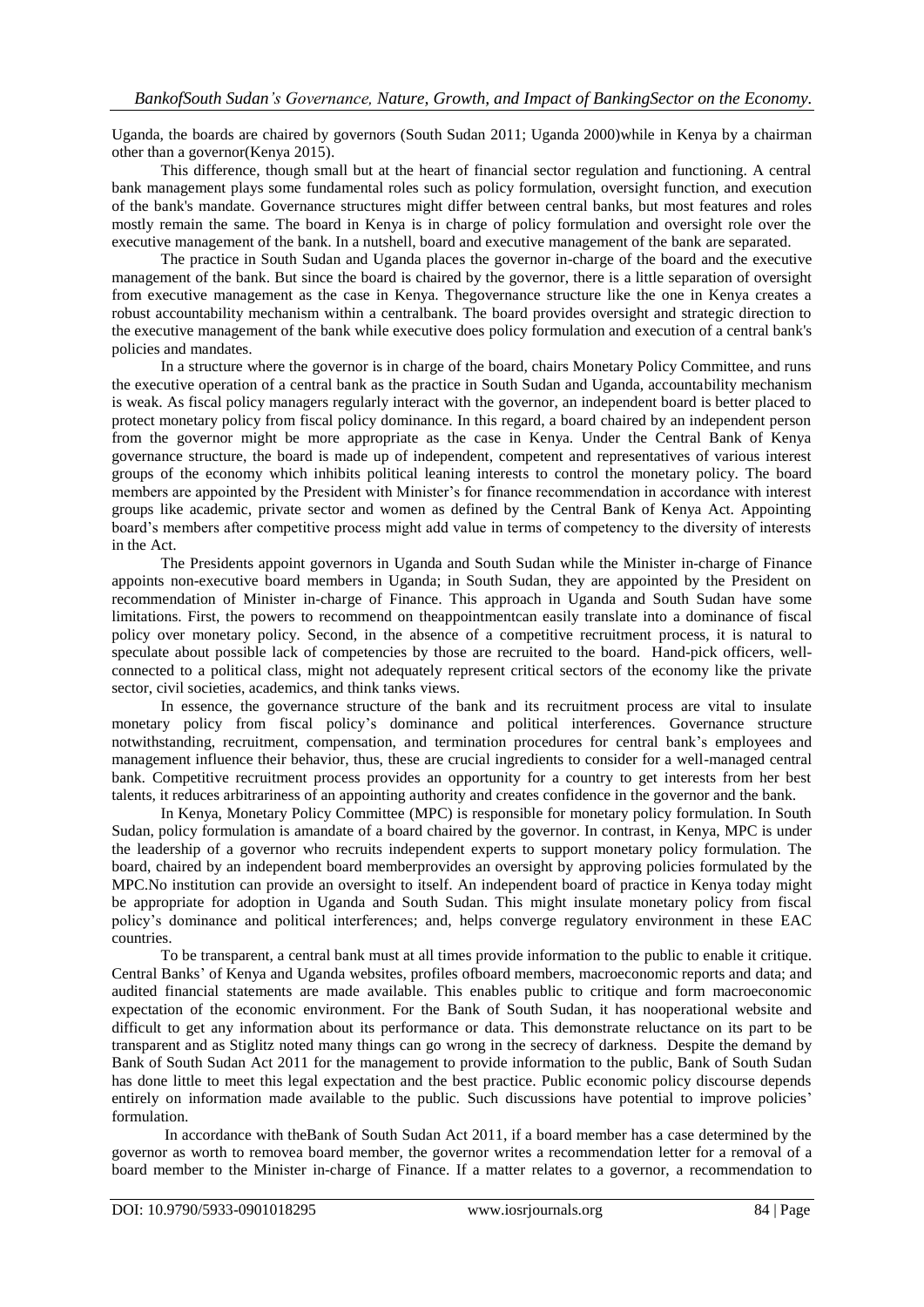remove a governor comes from the senior most deputy governor to the minister. After initiation of removal of an erred board member, the decision to remove the affected member rests with the President. Such provision, does not protect board members from office's politics. A plot to remove a board member, and it also gave a huge considerable arbitrary space which can be abuse by the President for a political correctness.

In Kenya, if a President considers a termination of a governor or a board member, the law provides that the President form a tribunal of three high court judges or the court of appeal judges to investigate the governor or a board member. The President can only remove the governor/board a member if a tribunal finds the governor with a cause worth his or remove. For Uganda, the Act provides that a governor can only be removed after conviction by a court of law, being an unsound mind, bankrupt or disqualified from a professional body. The Kenya and Uganda approaches are more transparent and accountable embedded in a judicial set up. South Sudan's law should incorporate these provisions.

Financial and operational independence are critical indicators of an independent central bank. However, it is far-fetched to assume that financial and operational autonomy can work alone. Such powers are derived from the type of a governance structure put in place. It is the structure put in place that controls resources, and operational processes of a central bank. It is the law that gives the management right powers to control its operations and resources. Bank of Uganda and Kenya publish the annual report every year, place reports on their websites. These reports contain all issues about the economy, finances, and governance issues. Providing this information helps the public evaluate the bank's management of its processes and resources.

The Bank of South Sudan Act has similar reporting and accountability requirements. However, its website is not functioning. No public documents are available about the bank's performance which demonstrates a laxity of accountability and transparency from the side of the Bank of South Sudan. Despite a provision to restrict deficit financing to the government to 5% of audited government's revenues in the previous year or a 5% of a central bank's assets whichever is smaller, after December 2013, the bank provided a huge deficit financing to the government disregarding this legal provision. Though this financing might have been necessary, doing it without amending the law glorified financial impunity. This in part explains hyperinflation witness today and evidence fiscal policy dominance caused by an independent central bank governance.

### **IV. Nature and Growth of Banking Sector**

South Sudan fought a protracted war with Sudan since independence from Britain in 1956. These wars inhibited the growth of social, political and economic institutions. In 2005, the North and South Sudan signed a Comprehensive Peace Agreement (CPA) Kenya after over two decades of protracted war(South Sudan, 2005). Referendum enshrined in this agreement led to a separation between North Sudan and South Sudan in July 2011 and a consequent birth of South Sudan as the newest state.

As at the beginning of 2005, there were only four banks in operation in South Sudan(Bank of South Sudan 2014: 4). Immediately after the peace was signed, the number of banks grew at a high pace. As at the end of 2013, there were 28 banks (Bank of South Sudan 2014: 6). These banks provided access to 3% of South Sudan population compared to 42% in Kenya and 20% in Uganda (Conference 2013: 6). Figure 1 shows the evolution of banks in Kenya, Uganda and South Sudan. It is clear that the growth in the number of banks in South Sudan has been phenomenal. In addition to 28 banks, there were 70 applications for bank's licenses as at the end of November 2013 (Conference 2013:4).



**Source:**Conference 2013; Bank of South Sudan 2014; Central Bank of Kenya 2011; Central Bank of Kenya 2013; Bank of Uganda 2011, 2013.

Banks exist to provide financial services to individuals, governments, and corporate entities. Firms, banks included are assume to be rational(Smith 1976). That is, they work for their self-interest to maximize profits. Banks in particular have three sources of revenues.Interest on loans advanced to investors; fees charged on transactional services, and incomes on foreign currency trading. It isrevenues from these sources that drives growth of banks.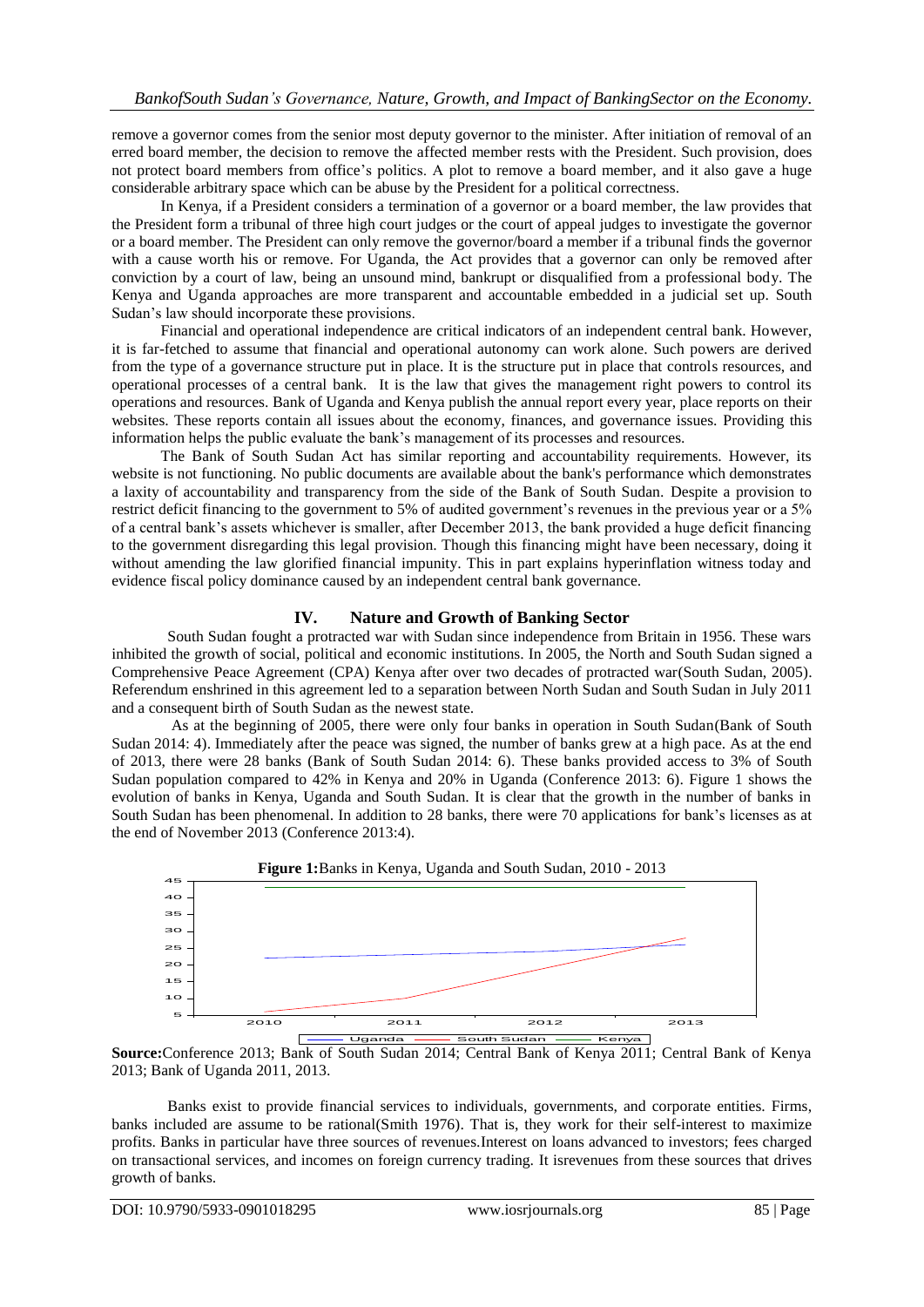#### *BankofSouth Sudan's Governance, Nature, Growth, and Impact of BankingSector on the Economy.*

As already indicated early, as at 2005, there were only four banks in operation in South Sudan. Since South Sudan's independence, the number banks increased to twenty-eight. The products that the banks in South Sudan provided are basic deposit accounts, foreign exchange, transfers, and remittance services (Conference 2013: 4). Figure 2 shows the total assets value for banks: \$27 trillion for Kenya's banks; \$6 trillion for Uganda's banks and \$1.9 trillion for South Sudan's banks. These values are from total banking sector balance sheets converted into dollars, estimated at exchange rates in December, 2013. On average, assets value for a bank in Kenya is worth \$629 million dollars; \$263 million for bank in Uganda; and \$67 million for a bank in South Sudan. South Sudan banks' assets value deteriorated further after liberalization of the pound in December 2015.



**Figure 2:**Assets for banks in Kenya, Uganda, and South Sudan as at December 2013.

Source: Conference 2013; Bank of South Sudan 2014; Central Bank of Kenya 2011; Central Bank of Kenya 2013; Bank of Uganda 2011, 2013

The number of banks in South Sudan increased at a pace that does not match the trend in the region as shown with Kenya and Uganda comparisons. Of course, as a new country, the demand for banks' products would be assumed to have driven the growth of banks. The growth of the banks was not matched by a strong assets base as shown in figure 2. Figure 3 shows the assets and number of banks for each country as a proportion of the total assets, and banks in the three countries. It is clear from this figure that South Sudan has the lowest assets proportion.





South Sudan Uganda Kenya **Source:**Bank of South Sudan 2014; Central Bank of Kenya 2013; Bank of Uganda 2013

The above analyses, outlines some key useful characteristics of South Sudan's banking sector. First, the growth of the banks increased significantly since South Sudan's independence. As at the end of 2013, there were 70 applicants for bank's licenses as already alluded to and 28 licensed banks. Due to lack of data, it hasn't been possible to validate the current number of banks. Second,value of the assets for the banks in South Sudan has been very minimal compared to the banks in Uganda and Kenya. Thirdly, access to financial products as at the end of 2013 was only 3% in South Sudan compared to Kenya at 42%; and 20% for Uganda. This increase in the number of banks didn't improve financial access to South Sudan's populace.

The logical question is what driven the growth in the number of banks in South Sudan? Figure 4 shows loan-deposit ratio in these three countries. While that of Uganda wasat about 72%; Kenya at about 66%; and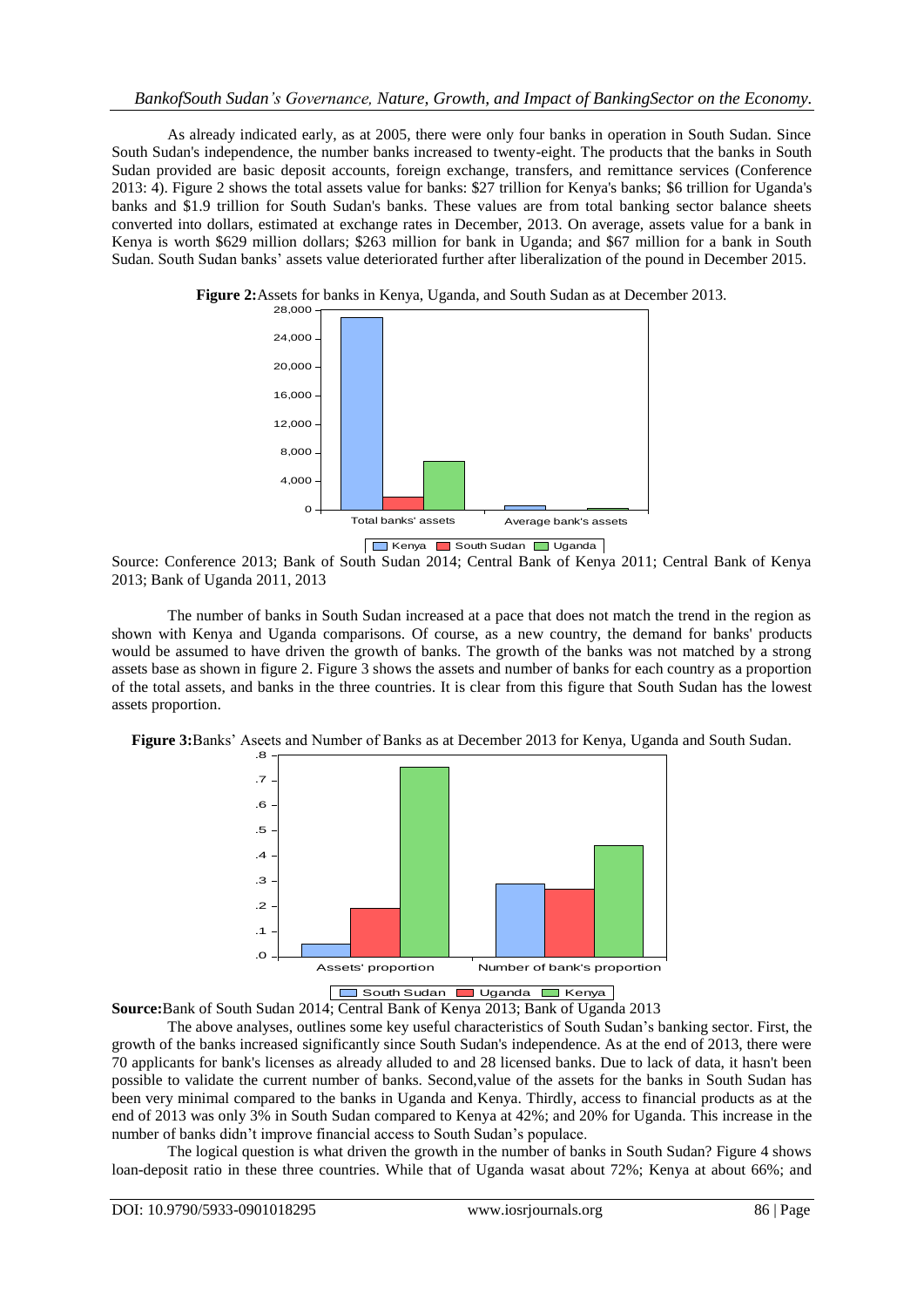South Sudan's loan-deposit ratio was only 15% as at the end of October 2013. What this tells us is that loan as a source of revenue for the banks in South Sudan was not one of the reasons that drive the growth of banking sector in South Sudan.



**Figure 4:** Loan-deposit ratio as at December 2013 for Kenya, Uganda and South Sudan

**Source:** Bank of South Sudan 2014; Central Bank of Kenya 2013; Bank of Uganda 2013

With this evidence of dismay performance of loan as a traditional source of revenues to the bank, why did banks' owners found it necessary to establish banks that were not adequately capitalized as by comparisonwith their counterparts in Kenya and Uganda? Why did the regulator, the Bank of South Sudan for that matter, allowed the establishment of these shallow banks? Answers to these questions, provide useful insights about what driven the growth of banks and the uniqueness of South Sudan's banking sector.

"Why do banks exist?" Banks exist to provide financial services demanded by the financial market. In essence, for them, there is an opportunity to be exploited for a profit from loan's interest income; foreign currency trading fees; and transactional services. So, owners who are the investors put their money to establish a bank for a profit. The theory of competitive market, states "firms enter a market with abnormal profit till abnormal profit is normalized."With this logic, was there an abnormal profit in South Sudan's banking sector that drive the increase in the number of banks?

As the theory of competitive marketstates, let's assume there was an abnormal profit and that is why more banks were created from four banks in 2005 to 28 banks in October 2013. From figure 4, the loan-deposit ratio is low. The demand for loans was not one of the main drivers of banks' growth. This paper hypothesizes that the growth of banks in South Sudan was caused by an arbitrage opportunity created by fixedexchange rate regime that was in practice. This issue will be explored in details insection V.

Few issues are very clear with regards to the growth of the banking sector in South Sudan. First, the banks established were extremely under-capitalized; second, loans to the economy were very minimum, so to speak, banks contributed very little in terms of investment creating; third, banking services access was only at 3% in South Sudan in October 2013. The banks in South Sudan provided little access to the populace compared to banks in Kenya and Uganda taking into consideration relative proportions.

As at the end of December 2013, 52% of banks' deposits were with the Bank of South Sudan and other financial institutions. Furthermore, 18% was in the form of government's securities. Put together; this made 70% of banks' assets in South Sudan was under control of the Bank of South Sudan(Bank of South Sudan 2014) and by extension, the government.The impact of the bank's growth, banks that provide no loans was a huge holding of cash that is reflected in a high liquidity in the banking sector as shown in figure 5.

**Figure 5:** Composition of South Sudan's commercial banks' assets as at end December 2013



**Source:** The Bank of South Sudan, Annual Banking Supervision report, 2013.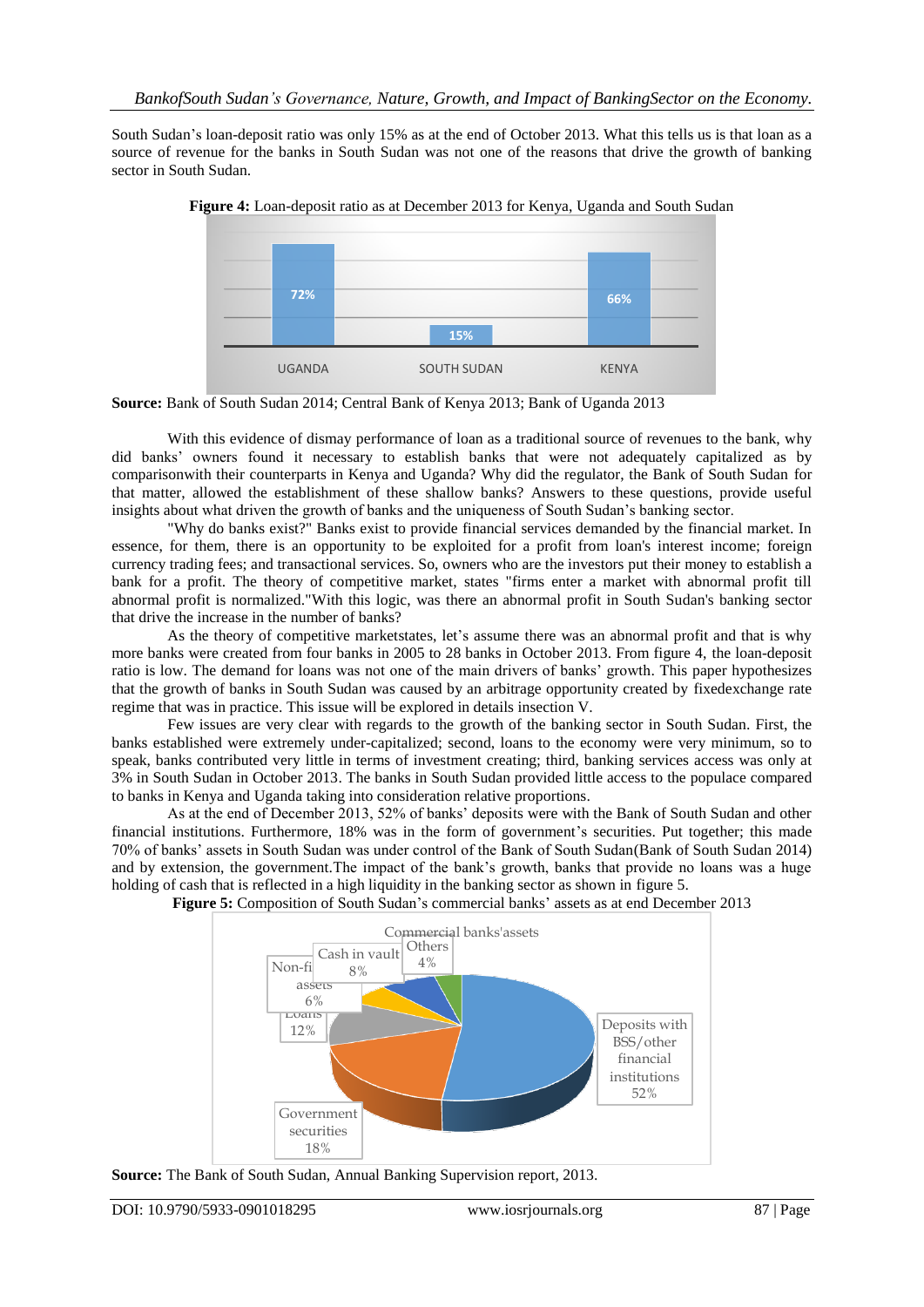Current liquidity crisis experienced in the banking sector in South Sudan could be attributed to the fact that the Bank of South Sudan has not made the available part or the whole 70% of the banks' assets that was under government's control as at the end of the December 2013.The banks in South Sudan departed significantly from the practice in other countries such as Kenya and Uganda were much of the deposits were given out as a loan as shown in figure 4. The loan is a medium through which a banking sector contributes to economic growth.

#### **V. An ExtractiveBanking Sector**

The growth in the number of banks in South Sudan is significant compared to Kenya and Uganda during the periods under review. Section IV shows unique characteristics that in a normal banking sector sense, the growth in the number of banks wouldn't be significant in South Sudan. These banks have shallow capital base when compared with banks in Kenya and Uganda; loan, a medium through which the banking sector boost growth of an economy was extremely low; and financial services access has not improved to South Sudan's populace despite enormous growth in the number of banks in South Sudan from 4 in 2005 to 28 in October 2013 with 70 applications for bank's licenses in October 2013 (Bank of South Sudan 2014).

Evidence outlined in section IV dismiss traditional banking sector's growth justifications. In this section, an attempt is made to show that the growth in the number of banks in South Sudan was due to arbitrage's opportunities created by fixed exchange rate regime established by the Bank of South Sudan since independence in July 2011. In November 2013, the Bank of South Sudan attempted to devalue South Sudanese Pound (SSP) from 3.16 SSP to 4.5 SSP. Parliament rejected this decision. The Bank of South Sudan was forced to revert back to a fixed rate regime.

In December 2015, the bank of South Sudan finally liberalized SSP to 18.5 from a fixed rate of about 3.16 SSP. This liberalization, caused the pound to lose about four-times its value compare to the devaluation that was proposed and rejected by parliament in December 2013. Figure 6 shows an evolution of exchange rates: fixed rate, and parallel rate; and exchange rate premium. The way a fixed regime worked was a bank buys dollars at about 2.95 SSP from the Bank of South Sudan. These dollars bought at a fixed rate of 2.95 SSP were sold to the public at the rate of 3.16 SSP. The difference is a profit to a bank. But due to insufficient supply of dollars to the financial market at the official rate, the parallel exchange market rate developed. This caused the rates in the two markets to diverge. This created a significant arbitrage's opportunities for the banks that got allocations from the Bank of South Sudan at a fixed rate.



**Source:** Bank of South Sudan, Financial Market Department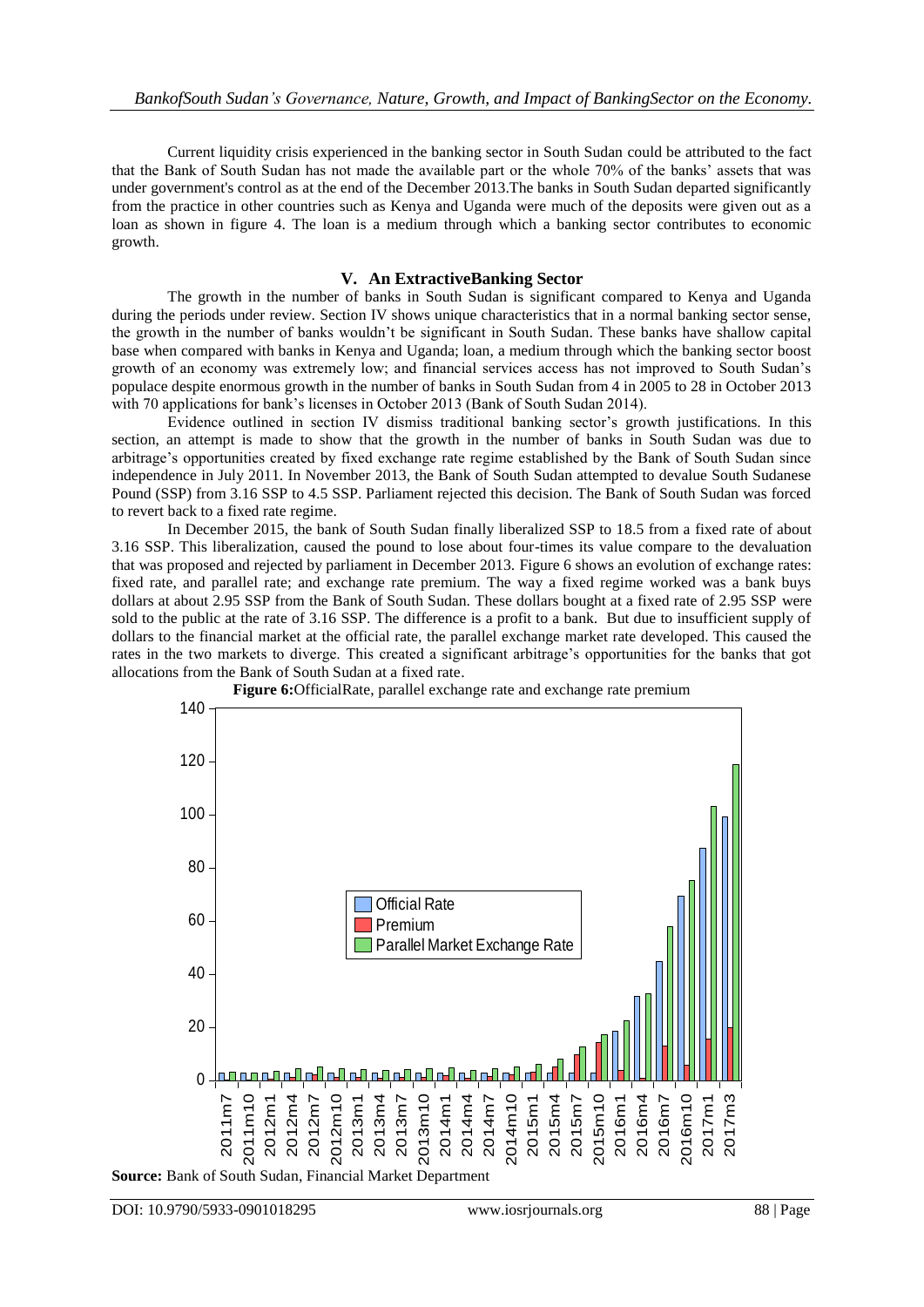Divergence in exchange rates in the parallel market and the official markets created an arbitrage opportunity that was exploited by well-connected persons to obtain a vast profit allocations to banks, bureaus, and individuals. The profit is a difference between black market exchange rate and official exchange rate, a price from which a bank buys dollars from the Bank of South Sudan. This is shown as a premium in figure 6. Rational investors and regulators should have curtailed the growth of banks with such unusual characteristics. The profit from exchange rate premium was the main motivation for the expansion of banks. With 28 licensed banks and 70 applications for bank's licenses as at end of 2013 (South Sudan Investment Conference, 2013), it difficult to provide any conventional justification for this phenomenal growth.

According to the theory of demand and supply, to achieve an equilibrium price, the supply and demand of a commodity must be equalized. If a price at which a dollar is sold is fixed, say at the rate of 3.16 SSP as was the case, the Bank of South Sudan needs to know the number of dollars demanded by the foreign exchange market. This demanded amount of dollars was to be matched with sufficient amount of dollars supplied to the market by the Bank of South Sudan if the exchange rate was to stabilize at a fixed rate.

Contrary to the above theoretical postulation, the Bank of South Sudan supplied dollars to the foreign exchange market in an inconsistent manner. The supply increase or reduce in unpredictable pattern as shown in figure 7. It seems, the Bank of South Sudan had no consistent policy on how to determine the number of dollars to be supplied to foreign exchange market to meet the demand. Amount of dollars supplied to the foreign exchange market seems to be based on the availability of dollars. This unsystematic management of foreign currency and fixed rate regime were not going to be sustainable. The deterioration in pound's confirmed this malaise.



**Source:** Atem, 2013

Erratic supply of dollars to the financial sector as shown in figure 7 is traced to a massive quantity of dollars allocated to individuals and bureaus as shown in figure 8. The number of dollars to the government, banks, and others followed some consistent pattern. However, the number of dollars allocated to individuals and bureaus were vast and inconsistent. How could such huge amount of dollars be allocated to individuals? Though not much data is available, restrictions on allocation to individuals might have spurred licensing and application for 70 banks' license in by October 2013. Bureau's owners and individuals that benefited were possibly wellconnected people to the management of the Bank of South Sudan or their agents. Though without sufficient evidence, it is difficult to prove this claim. The allocations to individuals and bureaus might have been conduits to transfer money from public coffers to individuals' pockets through the arbitrage opportunity.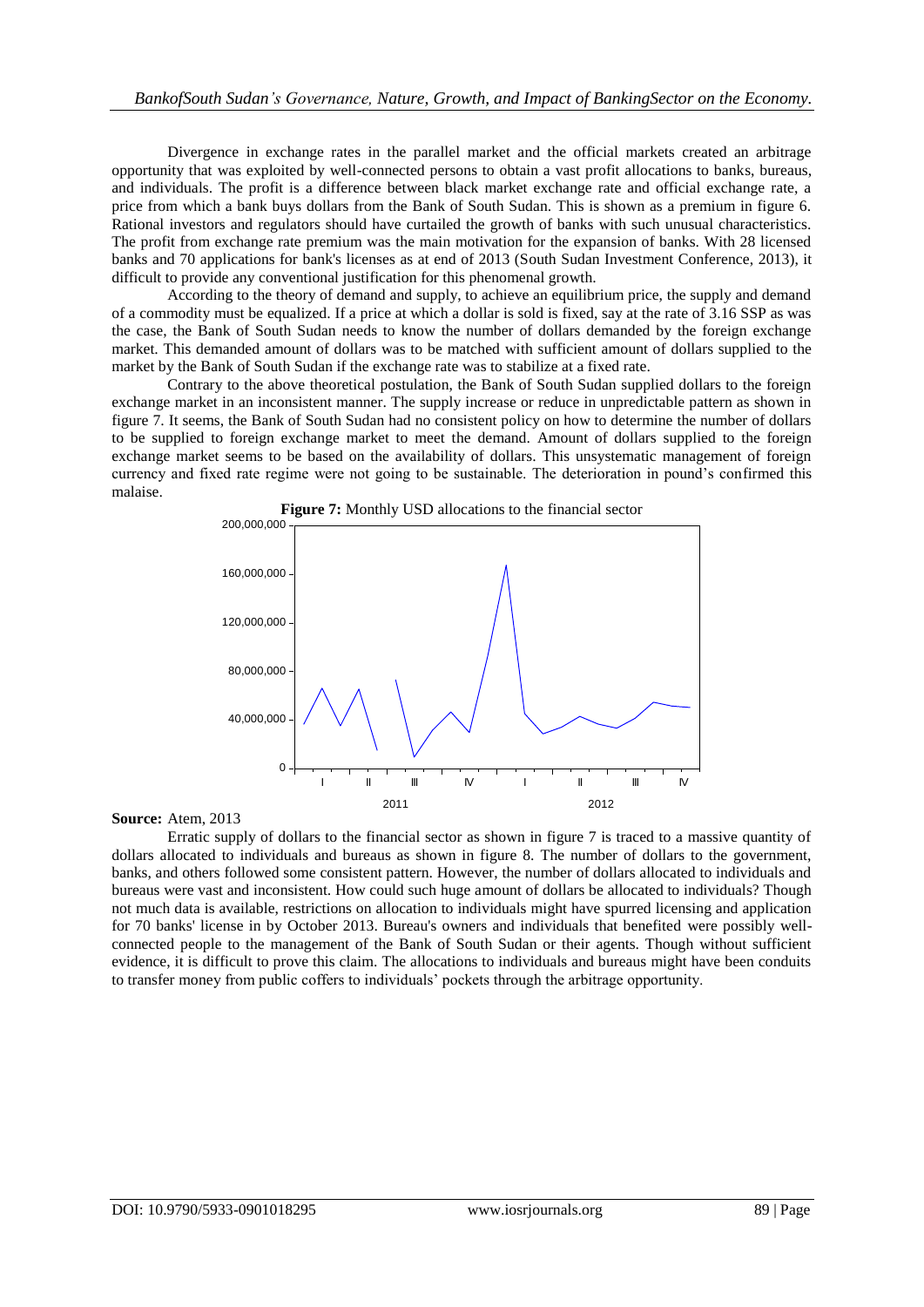

#### **Source:** Atem, 2013

After liberalization of exchange rate regime in December 2015, When the Bank of South Sudan auctioned its first dollars' allocation in December 2015, the Bank sold dollars at a fixed rate despite the liberalization. This action can be inferred as a fight within the Bank of South Sudan to continue to retain the arbitrage opportunity for the banks. In fact, as shown in figure 9, a massive allocation of dollars after the liberalization went to national banks with small customers' base. Only CfC- Stanbic bank which is a big bank with a huge customer's base that got some substantial allocation.

Big regional banks like Kenya Commercial Bank, equity bank, and Coop bank that controlled significant market share in South Sudan's financial market didn't benefit significantly from these allocations. In fact, the allocations in figure 9 could be inferred as an extractive lobbying power of the banks. The big banks in South Sudan by customers' base are Kenya Commercial Bank, Equity Bank, CfC-Stanbic bank and Cooperative bank in that order. Though there is no data to support this claim, this classification is from author's understanding of the banking sector in South Sudan.

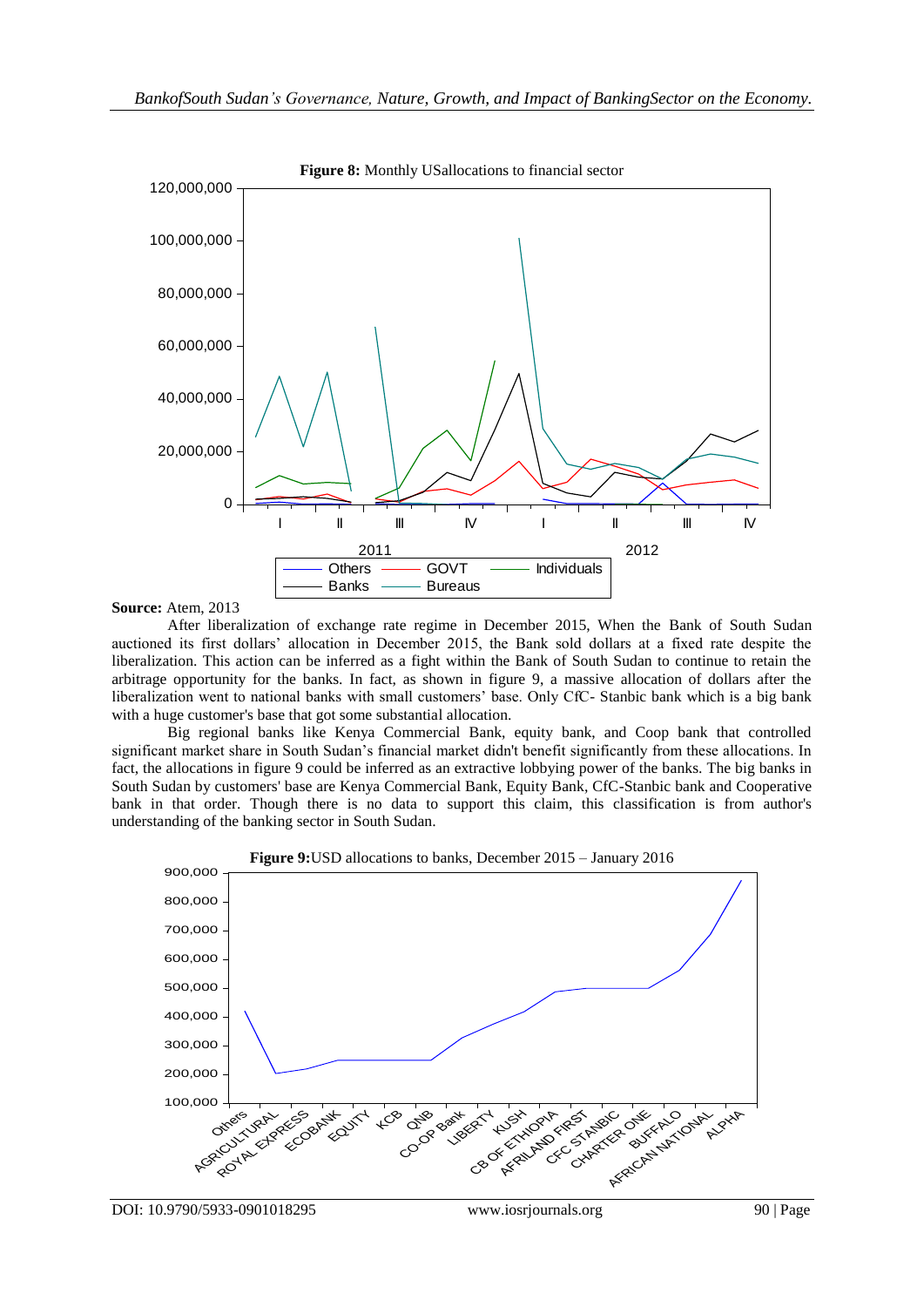**Source:** Computed by author fromReng and Mayai, 2016

In 2012, the Bank of South Sudan conceived an idea to make dollars available to importers to ensure essential goods and services were accessible to the public at affordable prices. A concept referred to as "letter of credit" in South Sudan's banking sector. The way this letter of credit was designed, was that a credit facility was set-up by the Bank of South Sudan with Qatar National Bank and later with CfC-Stanbic bank. Specific amounts of dollars were allocated to agencies of the government to allocate to firms that intend to import essential goods to the country. Figure 10 and 11 show amounts awarded to states and government's agencies, and the number of firms that benefitted from these allocations. The total amount allocated was \$725 million (Assembly, 2015). From the national assembly investigation's report, it was difficult to establish the total amount of dollars disbursed from the letter of credit's allocations.

The details in national assembly investigation report were extracted from information provided by various agencies to the committee of parliament. Some of the agencies didn't keep records of the allocations alluded to in the report (Assembly 2015). The comprehensiveness of the details in this report is in doubt. In another independent work by Simona Foltyn, an investigative journalist, she put the amount allocated through the letter of credit to about \$993 million between 2012 and 2015 (Simona Foltyn, 2017).



**Figure 10:**Ua Allocation to states and administrative areas, and number of firms that benefited from the allocations

**Source:** Computed by author from Assembly 2015







So what was wrong with this letter of credit? In theory, a letter of credit is used to hedge an importer who might pay for a good for fear an exporter might fail to deliver goods paid for, or, it hedges exporter who delivers products that an importer, might fail to pay. Letter of credit removes this risk from both sides by involving banks' for importer and exporter. Banks ‗role is to guarantee payment to the exporter once he delivers. The purpose of the bank is therefore to follow-up payment or pay once one party to the arrangement meet its obligation.

In the letter of credit designed by the Bank of South Sudan, there was no proper documentation of the process, no adequate oversight mechanism put in place, and there was no validation process on delivered goods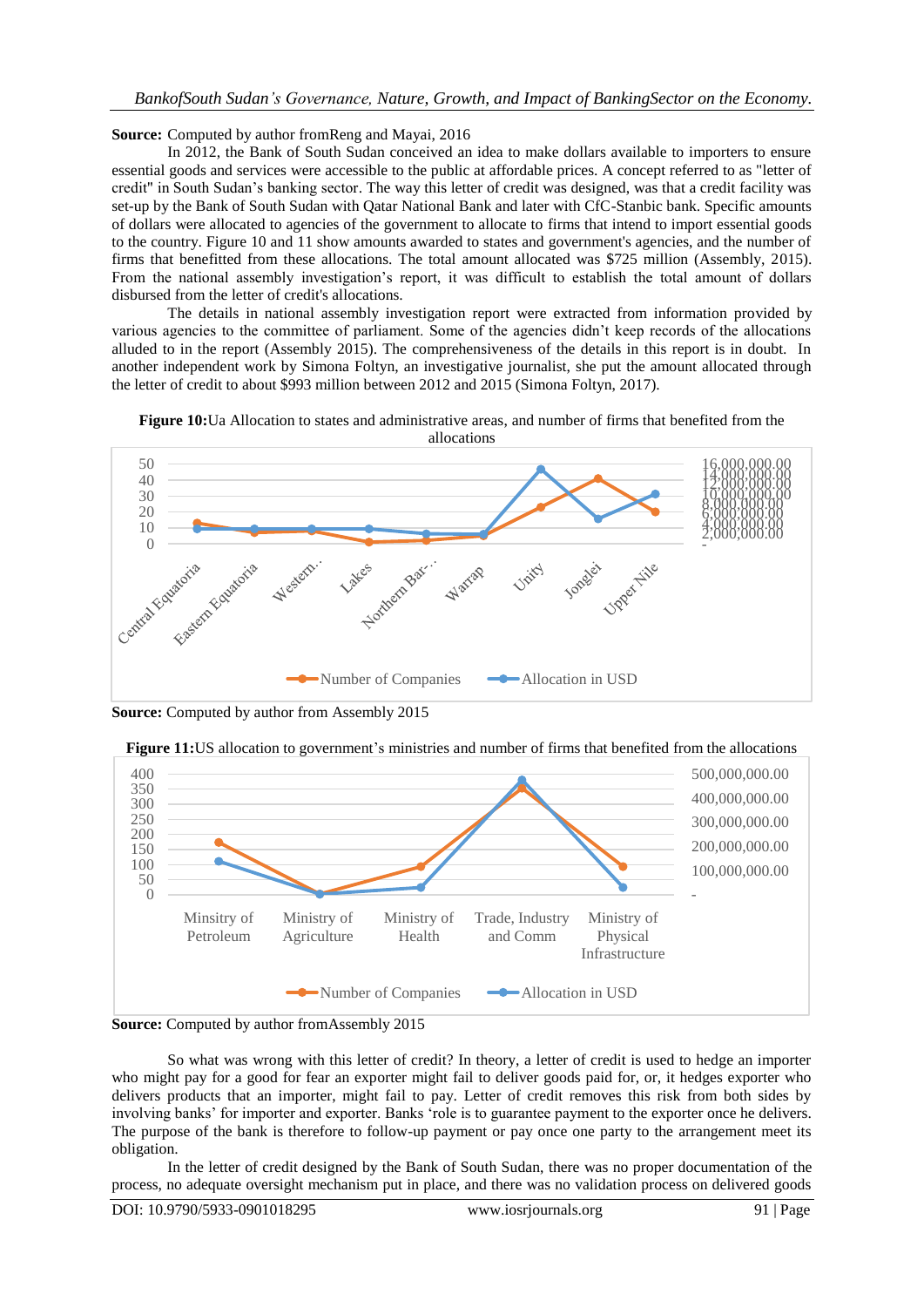purchased with the letter of credit's allocations. In fact, all government agencies concerned with the letter of credit management acknowledged that the letter of credit never achieved its intended objectives (Assembly 2015). Possible criteria that should have been used as a basis to award a letter of credit such as the amount of corporate tax paid in the previous periods; number of employees a firm has; personal income taxes paid in prior periods; and performance in the previous allocations were ignored in the design.

The poor design of letter of credit's managementshow high level of ignorance by policy-makers. It seems the design was meant to extract financial benefits to those who got letter of credit's awards. Without a control in place, it was made easy to sell the dollars awarded on the letter of credit in the parallel market as this was a profitable venture than really importation itself. At times, it seems, extractive behavior was a collusive decision across agencies of the government for individuals to enrich themselves through rent-seeking behavior.

### **VI. Impacts ofan Extractive Banking Sector**

One of the central bank's role is to ensure macroeconomic stability, or in other countries as it is in the United States of America, a dual function for macroeconomic stability and economic growth. To achieve these objectives, there are fundamental economic indicators that show the health of an economy. An interest rate is a crucial tool that is used by a central bank to control the money supply. Figure 4 shows that loan to South Sudan's economy has been extremely minimal. When the credit from the banking sector is minimal, interest rate as a crucial tool to control money supply becomes ineffective as market's fundamentals become less responsive to it. In such an environment, it becomes difficult if not impossible for a central bank to contribute to economic development.

South Sudan in June 2012 voluntarily shut down oil production due to a dispute over transition's fees with Sudan. In December 2013, a power struggled within the SPLM, turned into a full scale civil that led to a loss of oil production in Tharjath and Unity that accounts for approximately 40% of national oil output. The reduction of oil's price in the global market confounded economic problems that South Sudan faces. The impact of oil shutdown in June 2012, the war that started in December 2013 and reduction in a price of oil the world market negatively impact the ability of South Sudan's ability to accumulate reserves. Figure 12 shows how official reserves evolved since independent in July 2011.

In essence, the maintenance of the fixed exchange rate by the Bank of South Sudan was at the expense of diminishing reserves. It was only lifted in December 2015 when foreign reserves were completed depleted. The reason for maintaining this unsuitable fixed rate regime might be in part to ensure foreign currency arbitrage's benefit continue to flow to the extractive banks that have been established. It was too difficult to starve the banks of their income by the Bank of South Sudan. In such a setting, issues of conflict of interests by some of the people in the Bank of South Sudan couldn't be ruled out.



For a country like South Sudan that depends almost entirely on imported products, there is a close positive correlation between exchange rate and inflation rate. As expected, when official reserves get depleted, the ability of a central bank to defend a fixed rate diminishes. Theoretically, it is anticipated that as reserves get depleted, parallel market's exchange rate diverges from the official exchange rate as shown in figure 13 below.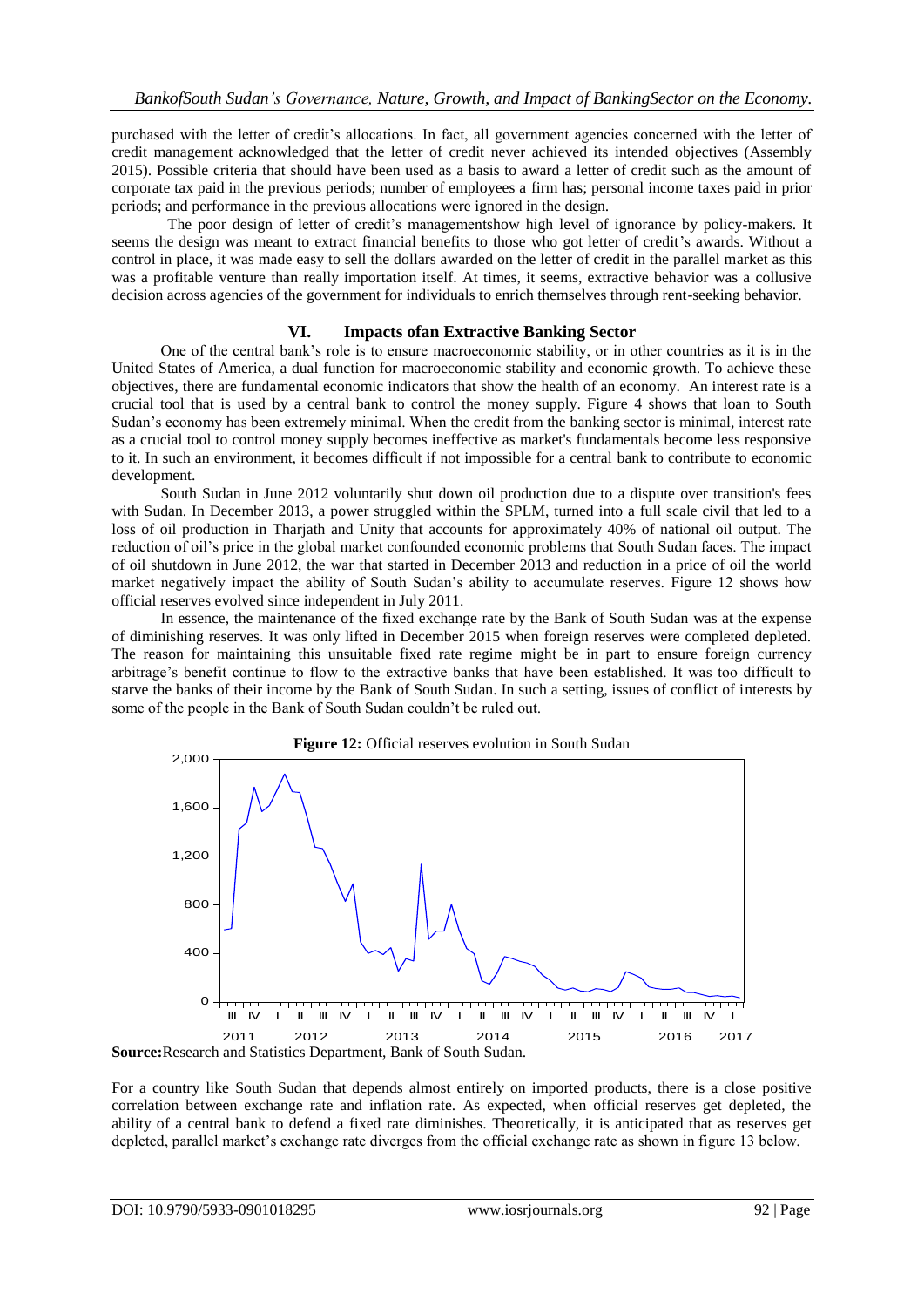

With the supply of dollars to the market is reduced, businesses owners, find it difficult to obtain dollars at the official exchange rate. As a result, business people are forced to purchase dollars at the parallel market's rate. The cost of dollars, enter through imports and this cause an inflation. As shown in figure 14, the Consumer Price Index (CPI) for South Sudan since independence in July 2011 - March 2017 has been increasing reflecting relations to reserves and exchange rates. The war in July 2016 between forces loyal to the then First Vice-President Dr. Riek, and the Government of South Sudan forces under H.E President Kiir Mayardit caused the higher CPI in July 2016 to jump. This could be because this war disrupted transport routes, business activities, and negatively affected people's expectation.



As the preceding section shows, South Sudan's economy meets conditions of a currency crisis. Unexpected harmful disruption to the economy by December 2017 war; plummeted oil prices in the global market that affected over 40% of oil production, and a deficit financing of public expenditures. The result was a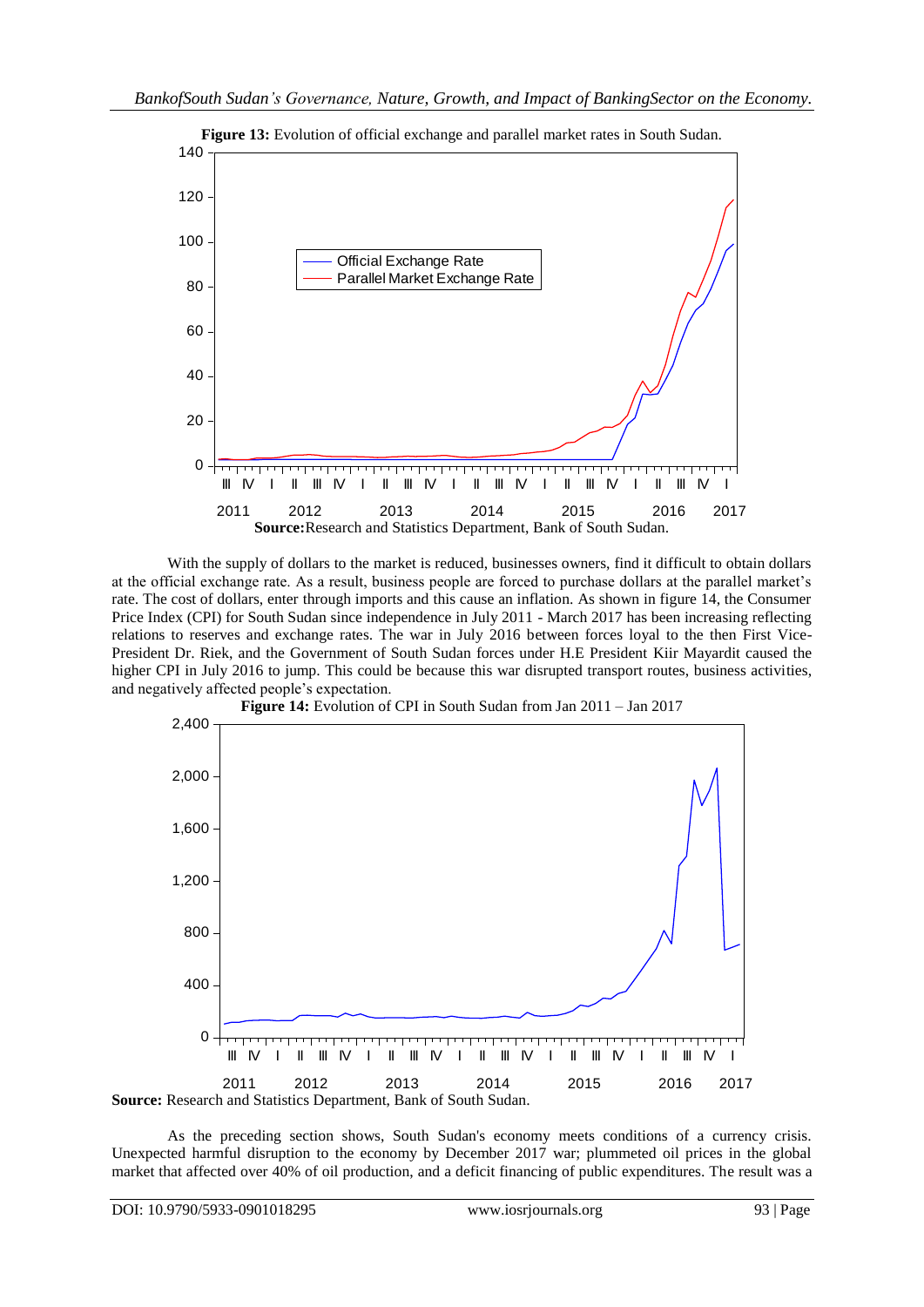rapid depreciation of South Sudan pound. Depreciation of pound eroded firms and households savings, distorted macroeconomic fundamentals which caused economic stagnation, and economic misery to the people of South Sudan (Ariic and Mayai, 2016).

For managed or fixed exchange rate to work correctly, a central bank has to supply all foreign currency demanded by the foreign exchange market. Non-market rules that determine which transactions occur at the official rate, and which market's participants are entitled to trade at the official rate causes inequity and rentseeking(Adam and Crawfurd 2012). The banking sector growth in South Sudan was in a response to arbitrage opportunities created by a fixed exchange regime. Banks were conduits to extract public resources. Government's agencies that were involved in foreign currency management did little to mitigate reserves misuse; no punishments were done to individuals or institutions that abuse, or, never kept records as the case with the letter of credit. The inability to design right policies deprived the public a lot of money. The lack of accountability encourages and accelerates the rate at which public resources were looted. It seems institutions and regulators were captured (Stigler 1971).

#### **VII. Recommendations and Conclusions**

Bank of South Sudan's governance structure does not conform to required principles of independence, transparency, and accountability. The board should not be chaired by a governor but by an independent board member. This will separate policy formulation and oversight functions. Transparent recruitment should be instituted for the board and MPC members. More accountable and transparent methods to be created for the Bank of South Sudan's management. Macroeconomic data, audited financial management, and policy briefs to be made available to the public. This will enable the public to hold the bank accountable.

The banking sector requires an overhaul. There is a need to recapitalize the banks to meet the international capitalization requirements. Those banks that will not live-to capitalization's standards to consolidate or liquidate. Policies for financial access, deepening and loan's provision to the economy should be prioritized, enhanced and this should include a review of the banking act 2012 to make it sufficient to address new issues in the banking in South Sudan. This will enable banks to contribute economic growth and macroeconomic stability.

Though a fixed exchange rate is broadly useful in a macroeconomic sense for stability, it is plagued by severe problems of corruption and rent-seeking if not well-managed. A managed float with an efficient interbank market and robust national payment system will help streamlines operation of the foreign exchange market. But if the Bank of South Sudan is to serve its purpose, the ongoing war should be stopped. This will allows the bank to build reserves to help in the stabilization of macroeconomic fundamentals.

This article demonstrates that there is a considerable disparity in terms of regulation between Kenya, Uganda, and South Sudan despite the fact that these countries are closely linked through trade, financial services, and are members of the EAC. A peer-to-peer review mechanism within the East African Countries' central banks can help speed-up regulatory convergence and practices to minimize monetary policies' exposures in the community.

#### **References**

- Abor, Joshua, Peter Quartey, Tilman Altenburg, Christian Von Drachenfels, James B Ang, Warwick J Mckibbin, Badi H Baltagi, et al. 2010. "Central Banking in Africa: Prospects in a Changing World." *Bank for International Settlements Communications CH-4002 Basel, Switzerland* 58 (1):1. https://doi.org/10.1093/wber/10.2.323.
- Acemoglu, Daron., and James A. Robinson. 2013. "Why Nations Fail : The Origins of Power, Prosperity, and Poverty," 529.
- Adam, Christopher, Charles Data, and Astrid R N Haas. 2016. "Considerations for South Sudan Joining the East African Monetary Union." Amtenbrink, Fabian. 2004. "The Three Pillars of Central Bank Governance - Towards a Model Central Bank Law or a Code of Good Governance?," no. May:1-14.

- Atem, Gabriel Garang. 2013. "EFFICIENCY MANAGEMENT OF FOREIGN CURRENCY IN DEVELOPING COUNTRIES : A CASE OF SOUTH SUDAN Gabriel GarangAtem A Research Thesis Submitted in Partial Fulfillment for Award of Master of Arts in Economic Policy & Management, University of Nairobi - Kenya OCT," no. October.
- Bank of South Sudan. 2014. "Banking Supervision Annual Report 2011" 0 (February).
- Bank of Uganda. 2011. "Bank of Uganda Annual Report 2010/2011," 1-39. https://doi.org/1.1.
- 2013. "Annual Supervision Report 2013," no. August:24–25.
- CBN. 2012. "Understanding Monetary Policy Series."
- Central Bank of Kenya. 2011. "Banking Supervision Annual Report 2011."
- Conference, South Sudan Investment. 2013. "South Sudan's Financial Sector."
- Keenya, Republic of. 2015. "The Central Bank of Kenya Act;Chapter 491," no. October:1–58.
- Kenya, Central Bank of. 2013. "Banking Supervision Annual Report 2013."
- Lastra, Rosa M . 2010. "Central Bank Independence and Financial Stability." *Estabilidad Financiera* 18 (October):49–66.
- Mayai, Ariic David Aguto Reng and Augustino Ting. 2016. "Understanding the Exchange Rate Regimes in South Sudan: A Non-Technical Review," no. Feb.
- Morris, JoAnne, and Tonny Lybek. 2004. "Central Bank Governance: A Survey of Boards and Management." *IMF Working Papers* 4 (226):1. https://doi.org/10.5089/9781451875416.001.
- Neil, Thomas J. Sargent and, and Wallace. 1981. "Some Unpleasant." Federal Reserve Bank of Minneapolis.

Assembly, National Legislative. 2015. "REPORT OF THE JOINT COMMITTEES ON LCs." Juba, South Sudan.